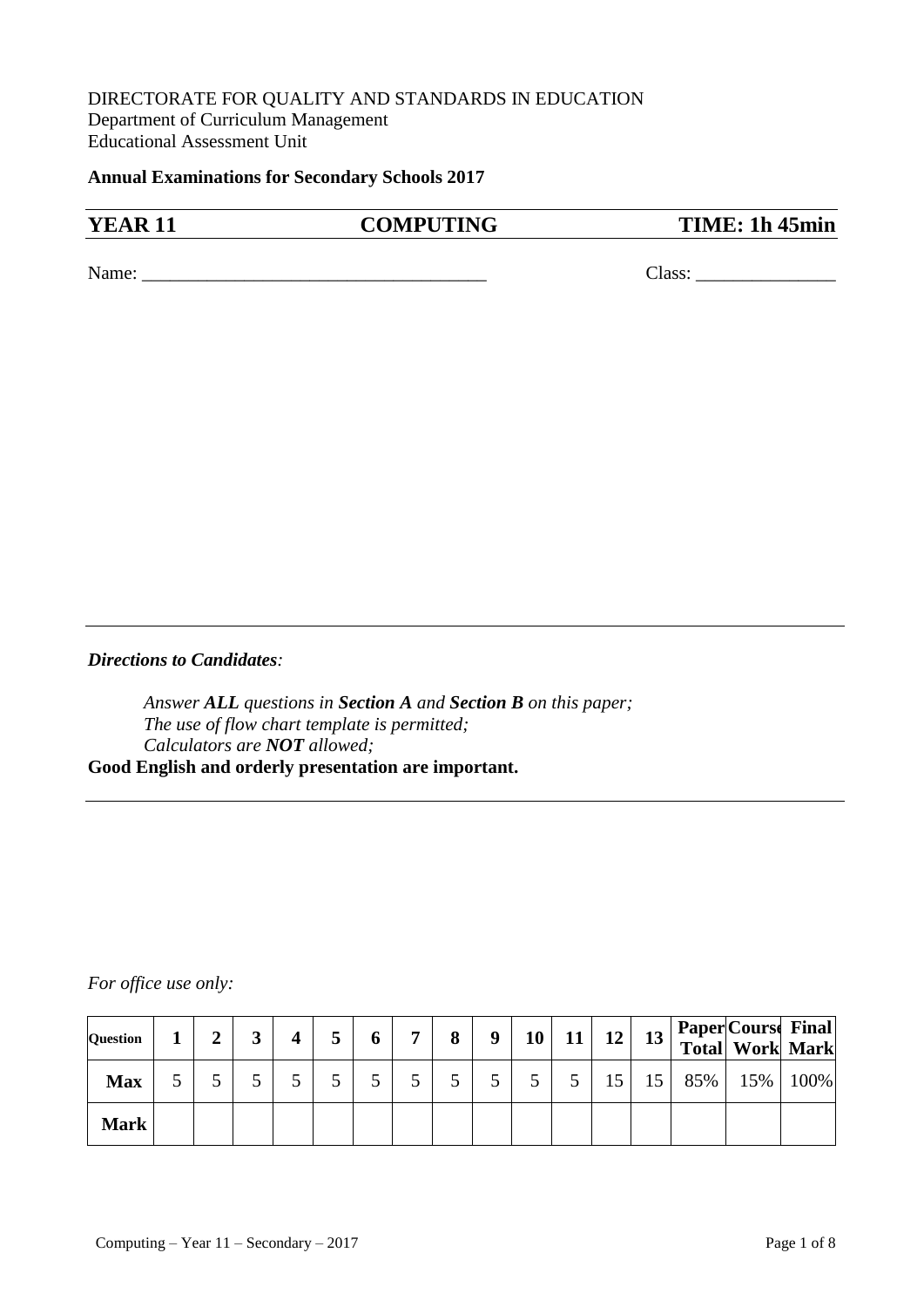# **Section A**

1. For each **secondary storage**, tick  $(\checkmark)$  whether they are magnetic, optical or electronic media.

|                |           | <b>Magnetic</b> | <b>Optical</b> | Electronic |                                                                                                                                                                                  |
|----------------|-----------|-----------------|----------------|------------|----------------------------------------------------------------------------------------------------------------------------------------------------------------------------------|
| a.             | Pendrive  |                 |                |            | $[1]$                                                                                                                                                                            |
| b.             | Hard disk |                 |                |            | $[1]$                                                                                                                                                                            |
| $\mathbf{C}$ . | CD-ROM    |                 |                |            |                                                                                                                                                                                  |
| d.             | Tape      |                 |                |            | $[1] % \includegraphics[width=0.9\columnwidth]{figures/fig_10.pdf} \caption{The figure shows the number of times of the estimators in the left and right.} \label{fig:fig:time}$ |
| e.             | DVD-ROM   |                 |                |            |                                                                                                                                                                                  |

2. For each **computer logic** statement, state if it is **True** or **False**.

| a.             | 1KB is equivalent to 1024 bytes                         |                   |
|----------------|---------------------------------------------------------|-------------------|
| b.             | An analogue device can measure continuous information   | $\lceil 1 \rceil$ |
| $\mathbf{c}$ . | $2^{30}$ bytes is the same as 1TB                       | $\lceil 1 \rceil$ |
| $\rm d$        | A mercury thermometer is an example of a digital device | $\lceil 1 \rceil$ |
| e.             | 1024 megabytes is equal to 1GB                          |                   |

3. The statements below describe an **Input/Output** device. Name the device which describes each statement.

| a.             | This is a cursor control device found in notebook     |                   |
|----------------|-------------------------------------------------------|-------------------|
|                | computers, located in the middle of the keyboard      | $\lceil 1 \rceil$ |
| b.             | This type of printer is an impact printer             | $\lceil 1 \rceil$ |
| $\mathbf{c}$ . | This printing device is used to print vector graphics | $\lceil 1 \rceil$ |
| d.             | This device is used by banks to ease the processing   |                   |
|                | of cheques                                            | $\lceil 1 \rceil$ |
| e.             | This device utilises a light-sensitive detector to    |                   |
|                | select objects on a screen                            |                   |

4. Convert the given numbers to the required equivalent bases.

| a.             | $11001_2$ to base 16    | [1]               |
|----------------|-------------------------|-------------------|
| b.             | $203_{10}$ to base 2    | $\lceil 1 \rceil$ |
| $\mathbf{c}$ . | $A3_{16}$ to base 10    | [1]               |
| $\mathbf{d}$ . | $11001010_2$ to base 10 | $[1]$             |
| e.             | 193 $_{10}$ to base 16  |                   |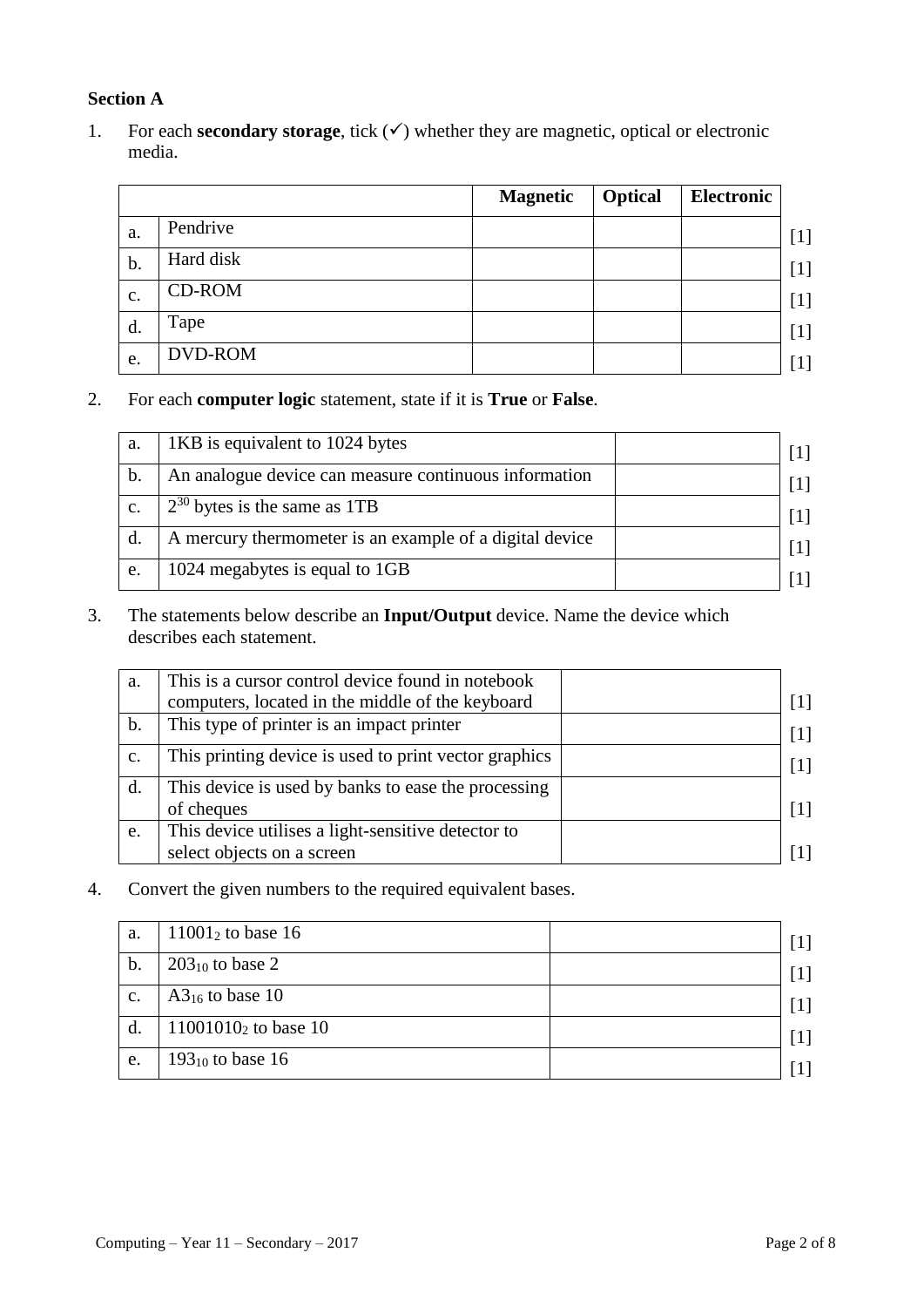5. This question is about **main memory**:

|               | Which two types of memory technologies form the main memory? |  |
|---------------|--------------------------------------------------------------|--|
| <b>Names:</b> |                                                              |  |
|               |                                                              |  |

[2]

- b. State the **difference** between the two memories. **Difference:**
- c. Name a **software** which can be found in each memory (**indicate clearly the software and the memory associated with it**).

6. The fetching of an instruction from memory and its execution is known as the **fetch-execute cycle**. Complete the following statements which describe the fetchexecute cycle.

- a. CU fetches the \_\_\_\_\_\_\_\_\_\_\_\_\_\_\_\_ from memory location indicated by PC
- b. CU places opcode in  $\frac{1}{\sqrt{2\pi}}$
- c. CU fetches any required \_\_\_\_\_\_\_\_\_\_\_\_\_\_\_\_
- d. CU \_\_\_\_\_\_\_\_\_\_\_\_\_\_\_\_ PC to point to next instruction
- e. CU activates necessary circuits to \_\_\_\_\_\_\_\_\_\_\_\_\_\_\_\_ instruction
- f. Go back to step 1  $[5]$

[2]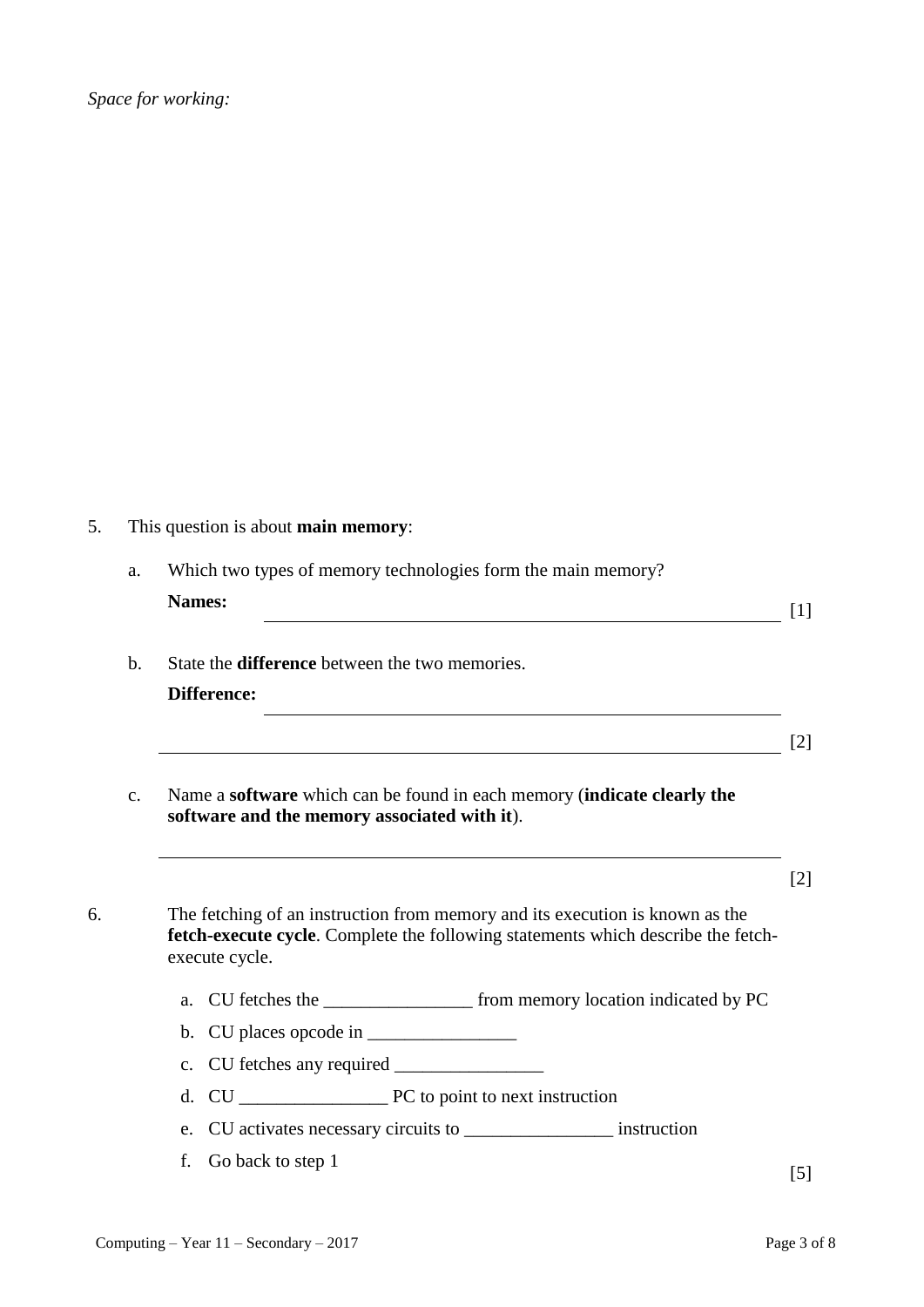7. a. Why are **truth tables** used in logic circuits?

[1]

- b. Study the truth table below and:
	- i. Draw its equivalent **logic circuit**
	- ii. Extract the Boolean expression

| A | B |  |
|---|---|--|
|   |   |  |
|   |   |  |
|   |   |  |
|   |   |  |

i. Logic circuit:

| ii. | <b>Boolean Expression</b>                                                                                                                          |
|-----|----------------------------------------------------------------------------------------------------------------------------------------------------|
| a.  | Give the name of three <b>transcription</b> ( <b>data-entry</b> ) <b>errors</b> , and using the word<br>'COMPUTER' give an example for each error. |
|     | $1st$ Error:                                                                                                                                       |
|     |                                                                                                                                                    |
|     | <b>Example:</b>                                                                                                                                    |
|     | $2nd$ Error:                                                                                                                                       |
|     | <b>Example:</b>                                                                                                                                    |
|     | 3rd Error:                                                                                                                                         |

[3]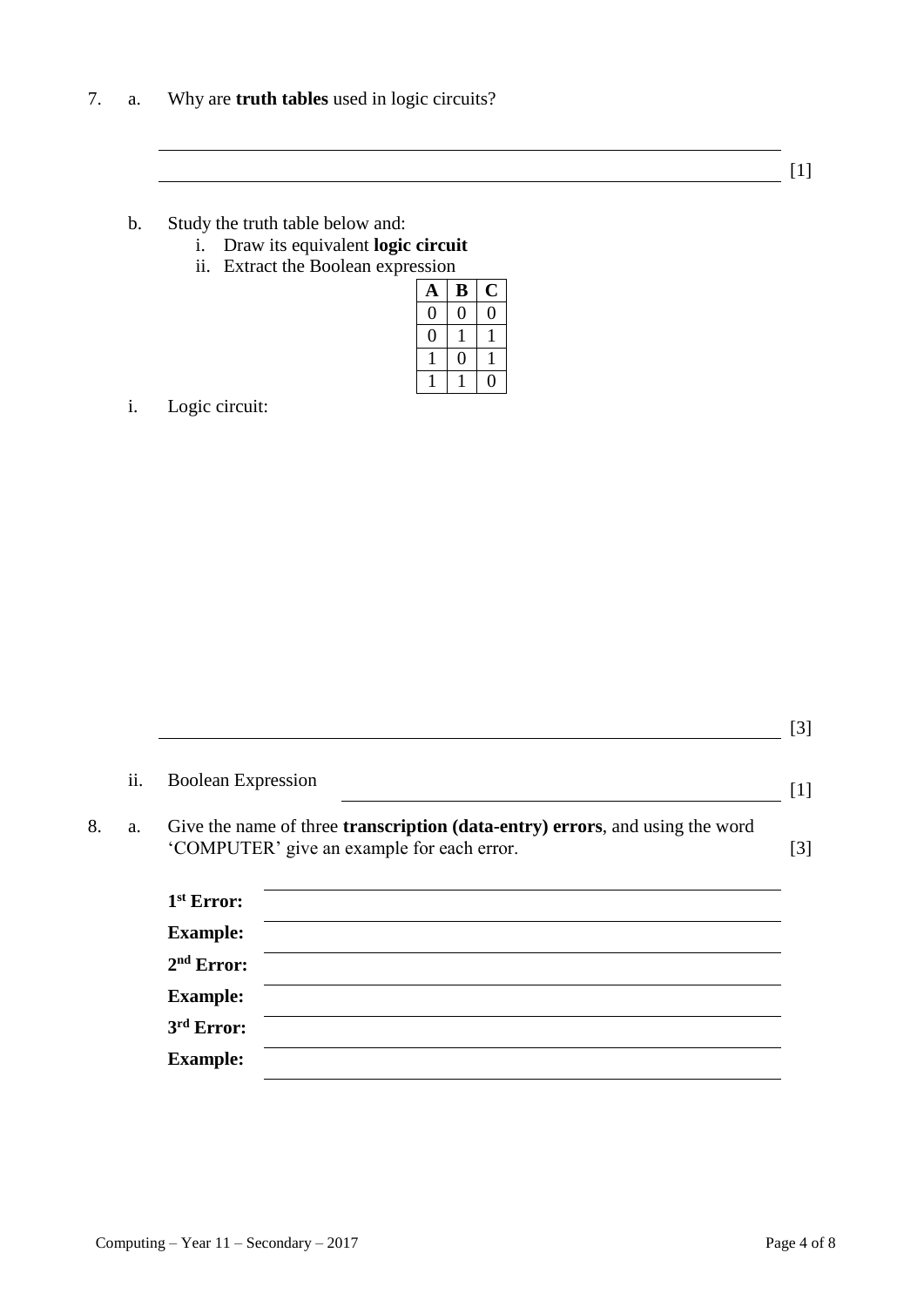|     | Differentiate between verification and validation.                          | $[2]$ |
|-----|-----------------------------------------------------------------------------|-------|
|     | <b>Verification:</b><br><u> 1989 - Johann Barbara, martxa alemaniar arg</u> |       |
|     | <b>Validation:</b>                                                          |       |
| a.  | Using Two's Complement (2C) with 8 bits, convert,                           | [4]   |
| i.  | To binary:                                                                  |       |
|     | $99_{10}$<br>$\bullet$                                                      |       |
|     | $-111_{10}$<br>$\bullet$                                                    |       |
|     | $99_{10}$ :                                                                 |       |
|     | $-111_{10}$ :                                                               |       |
| ii. | To decimal:                                                                 |       |
|     | 110000112<br>$\bullet$                                                      |       |
|     | $01110101_2$<br>$\bullet$                                                   |       |
|     | 110000112:                                                                  |       |
|     | 011101012:                                                                  |       |

*Working Space:*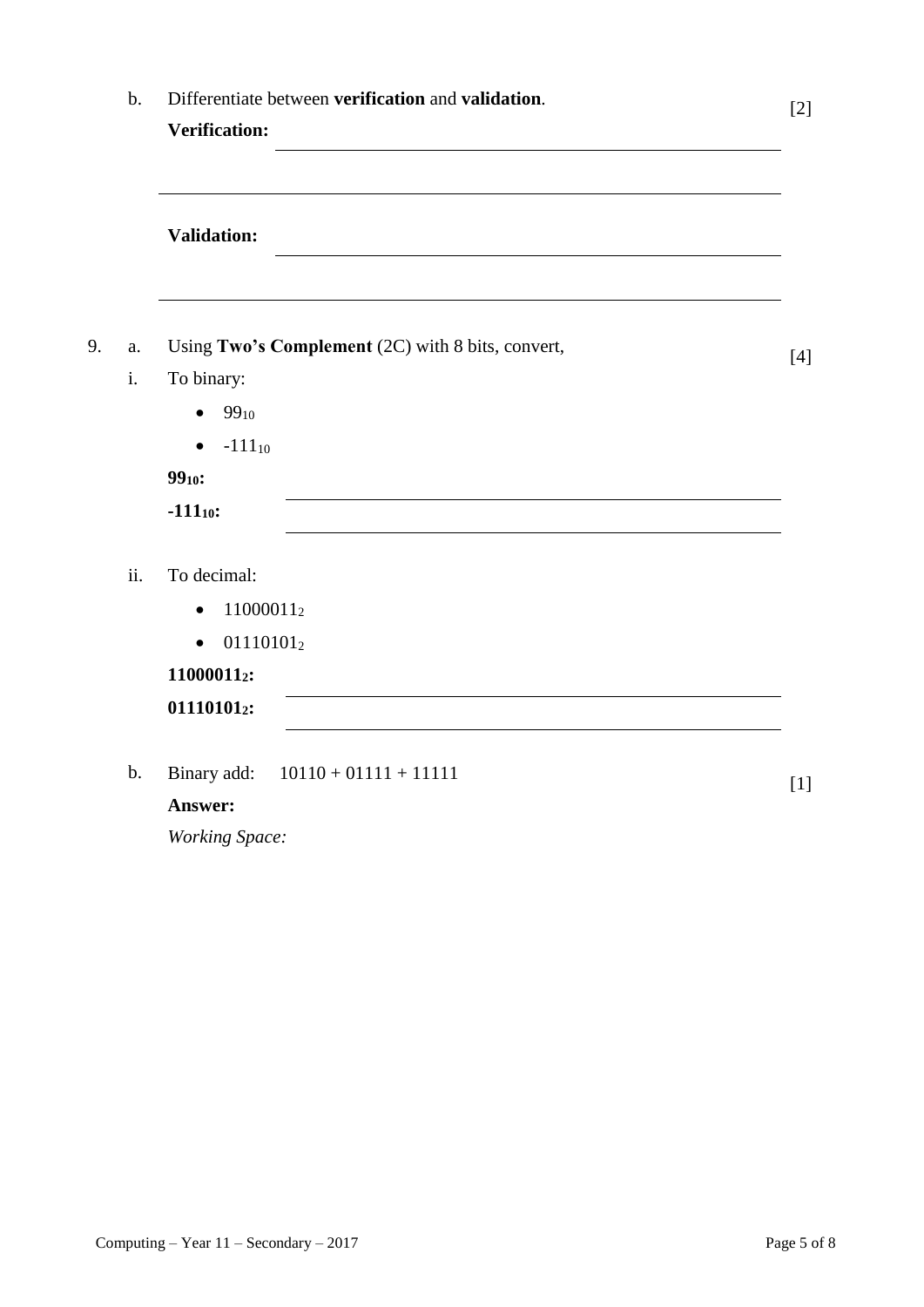- 10. One use of **spreadsheets** is in budgeting.
	- a. Why are spreadsheets better for budgeting than a word-processor?
	- b. Give another application where spreadsheets can be used.
	- c. Define and give an example of a label in spreadsheets.
	- d. Apart from representing data in tabular form, name another way how data can be presented in spreadsheets. [5]
	- a. **Answer:**

- b. **Application:**
- c. **Define:**

**Example:**

d. **Name:**

11. **Real-time** and **batch**, are two types of operating systems (OS).

- a. Give an example of an application where a **critical** real-time OS is used.
- b. A characteristic of a real time system is that it supports non-sequential application programs. Give **two** other characteristics.
- c. Give an application where batch processing can be used.
- d. A batch OS can manage a great number of utilities. When used in large computers it can also manage other things. Give an example of what else it can manage. [5]
- a. **Example:**
- $h<sub>1</sub>$ **st characteristic:**

**2 nd characteristic:**

- c. **Application:**
- d. **Example:**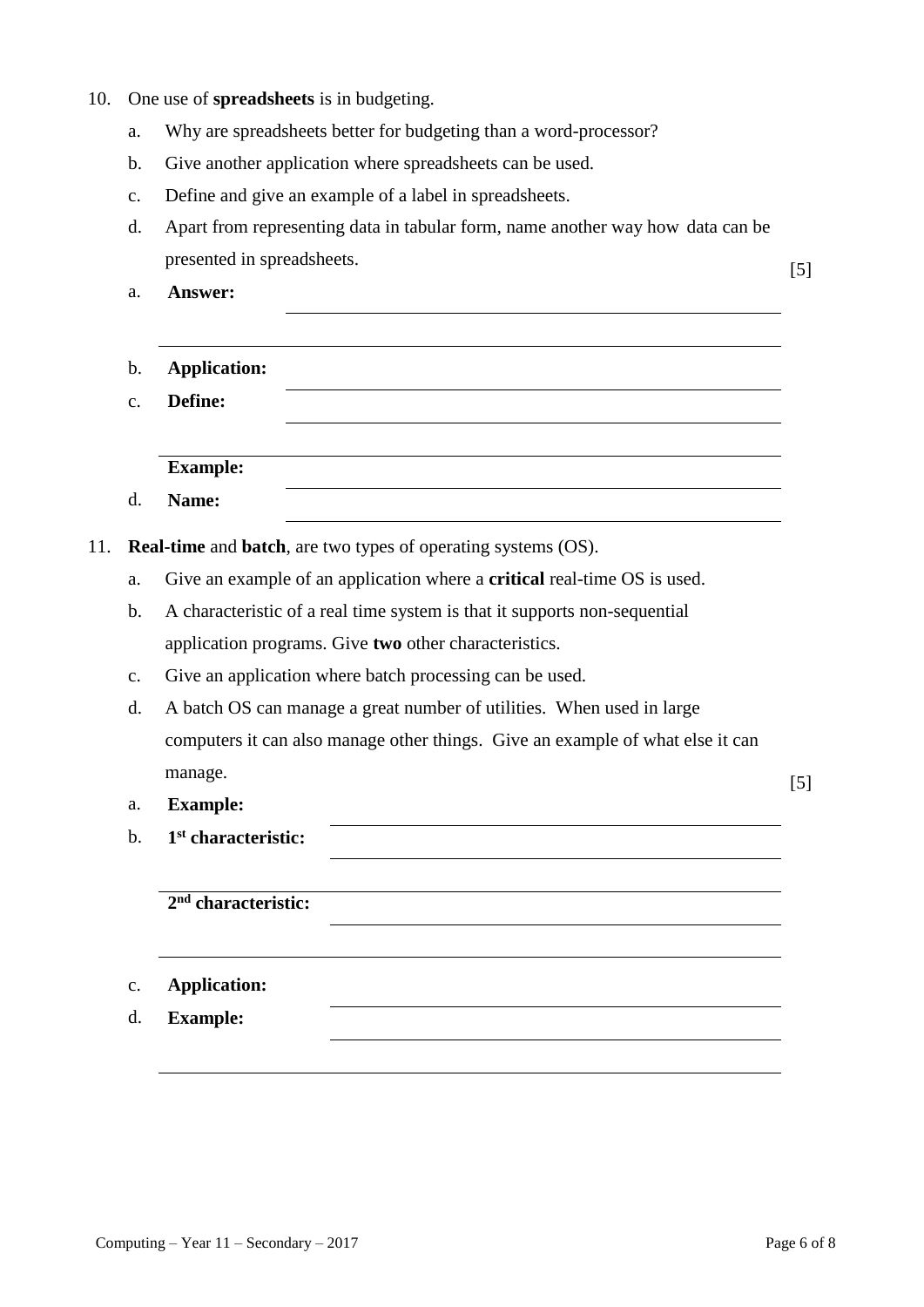# **Section B**

| What is the person that carries out systems analysis called?<br>a.<br>Person:<br>[1]<br>$\mathbf b$ .<br>A DVD rental shop is considering changing the current manual system into a<br>computerised one.<br>Give the name of each of the seven steps of systems analysis, and in each step<br>give an example what is done in the DVD rental shop case study.<br>$[14]$<br>Step 1:<br><b>Example:</b><br>Step 2:<br><b>Example:</b><br>Step 3:<br><b>Example:</b><br>Step 4:<br><b>Example:</b><br>Step 5:<br><b>Example:</b><br>Step 6:<br><b>Example:</b><br>Step 7:<br><b>Example:</b> | Systems Analysis (system life cycle) is the study, design and implementation of a<br>new computerised system performed in various steps. |  |
|-------------------------------------------------------------------------------------------------------------------------------------------------------------------------------------------------------------------------------------------------------------------------------------------------------------------------------------------------------------------------------------------------------------------------------------------------------------------------------------------------------------------------------------------------------------------------------------------|------------------------------------------------------------------------------------------------------------------------------------------|--|
|                                                                                                                                                                                                                                                                                                                                                                                                                                                                                                                                                                                           |                                                                                                                                          |  |
|                                                                                                                                                                                                                                                                                                                                                                                                                                                                                                                                                                                           |                                                                                                                                          |  |
|                                                                                                                                                                                                                                                                                                                                                                                                                                                                                                                                                                                           |                                                                                                                                          |  |
|                                                                                                                                                                                                                                                                                                                                                                                                                                                                                                                                                                                           |                                                                                                                                          |  |
|                                                                                                                                                                                                                                                                                                                                                                                                                                                                                                                                                                                           |                                                                                                                                          |  |
|                                                                                                                                                                                                                                                                                                                                                                                                                                                                                                                                                                                           |                                                                                                                                          |  |
|                                                                                                                                                                                                                                                                                                                                                                                                                                                                                                                                                                                           |                                                                                                                                          |  |
|                                                                                                                                                                                                                                                                                                                                                                                                                                                                                                                                                                                           |                                                                                                                                          |  |
|                                                                                                                                                                                                                                                                                                                                                                                                                                                                                                                                                                                           |                                                                                                                                          |  |
|                                                                                                                                                                                                                                                                                                                                                                                                                                                                                                                                                                                           |                                                                                                                                          |  |
|                                                                                                                                                                                                                                                                                                                                                                                                                                                                                                                                                                                           |                                                                                                                                          |  |
|                                                                                                                                                                                                                                                                                                                                                                                                                                                                                                                                                                                           |                                                                                                                                          |  |
|                                                                                                                                                                                                                                                                                                                                                                                                                                                                                                                                                                                           |                                                                                                                                          |  |
|                                                                                                                                                                                                                                                                                                                                                                                                                                                                                                                                                                                           |                                                                                                                                          |  |
|                                                                                                                                                                                                                                                                                                                                                                                                                                                                                                                                                                                           |                                                                                                                                          |  |
|                                                                                                                                                                                                                                                                                                                                                                                                                                                                                                                                                                                           |                                                                                                                                          |  |
|                                                                                                                                                                                                                                                                                                                                                                                                                                                                                                                                                                                           |                                                                                                                                          |  |
|                                                                                                                                                                                                                                                                                                                                                                                                                                                                                                                                                                                           |                                                                                                                                          |  |